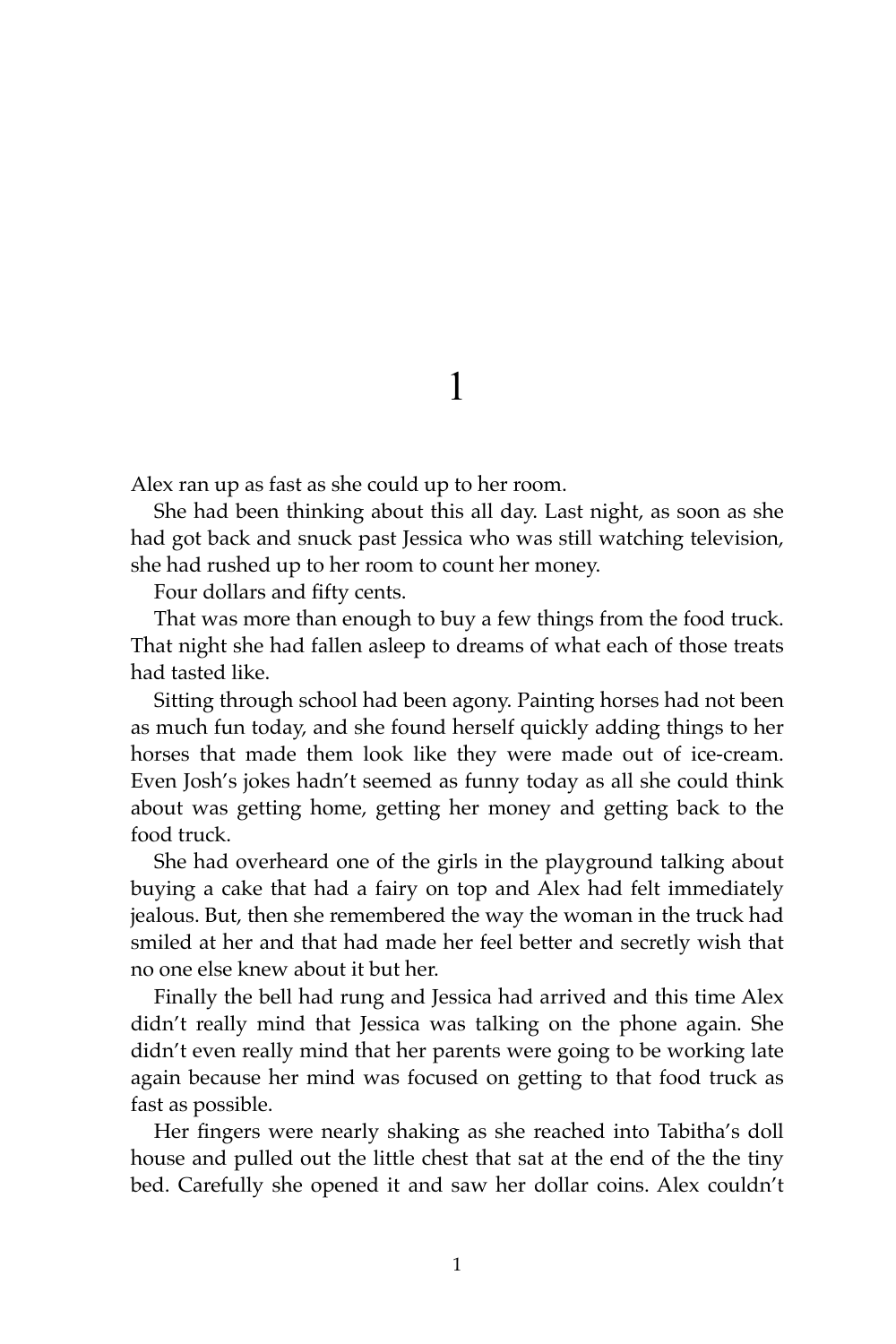restrain a smile. She had learned her maths at school and in her head she was quickly figuring out the numbers. By her calculations she should be able to get maybe three things.

Which was when the worst happened.

"Hey Alex, what you doing?"

Alex almost jumped as she turned around.

Jessica was standing in the doorway. Alex closed her small fist around her money. She wasn't sure why, but she didn't want Jessica to see it.

"I'm just playing with my dollhouse."

"Cool. But, your gonna have to give that a rest for now. Your mum just called and said I needed to give your hair a shampoo." Jessica's mouth turned down into a distasteful little frown. "Apparently there's a headlice problem at your school."

Alex's heart dropped. "I have to have a shampoo now?"

"Yep. I need to get it done now because then I have to make dinner. So come on."

"But, I was gonna pla-"

"Alex, seriously. Come on. I wanna get everything done before Adam comes over later."

"Adam's coming over?" She wasn't supposed to have guests over.

Jessica raised a single eyebrow and stared at Alex. "Yeah. So hurry up."

Alex said nothing and walked into her bathroom.

As she got undressed, she quickly hid her money under her clothes. No doubt if she saw it, Jessica would ask where she had got it from and maybe take it off her, and that would be the worst thing in the world. Well, nearly the worst thing in the world. Right now the worst thing in the world was that she was in the bathroom about to get her hair washed instead of getting to go outside and visit the amazing food truck. In her little life, Alex thought this might just be one of the worst things that had every happened to her.

While she doused Alex's head with headlice shampoo, and careful to keep her distance, Jessica made sure to tell her how much she thought headlice was gross and that she couldn't believe she was doing this.

Alex restrained herself from saying that she didn't need to do it, but she kept silent. Adults, even young ones like Jessica, typically didn't seem to like it when little children pointed out something silly they were doing.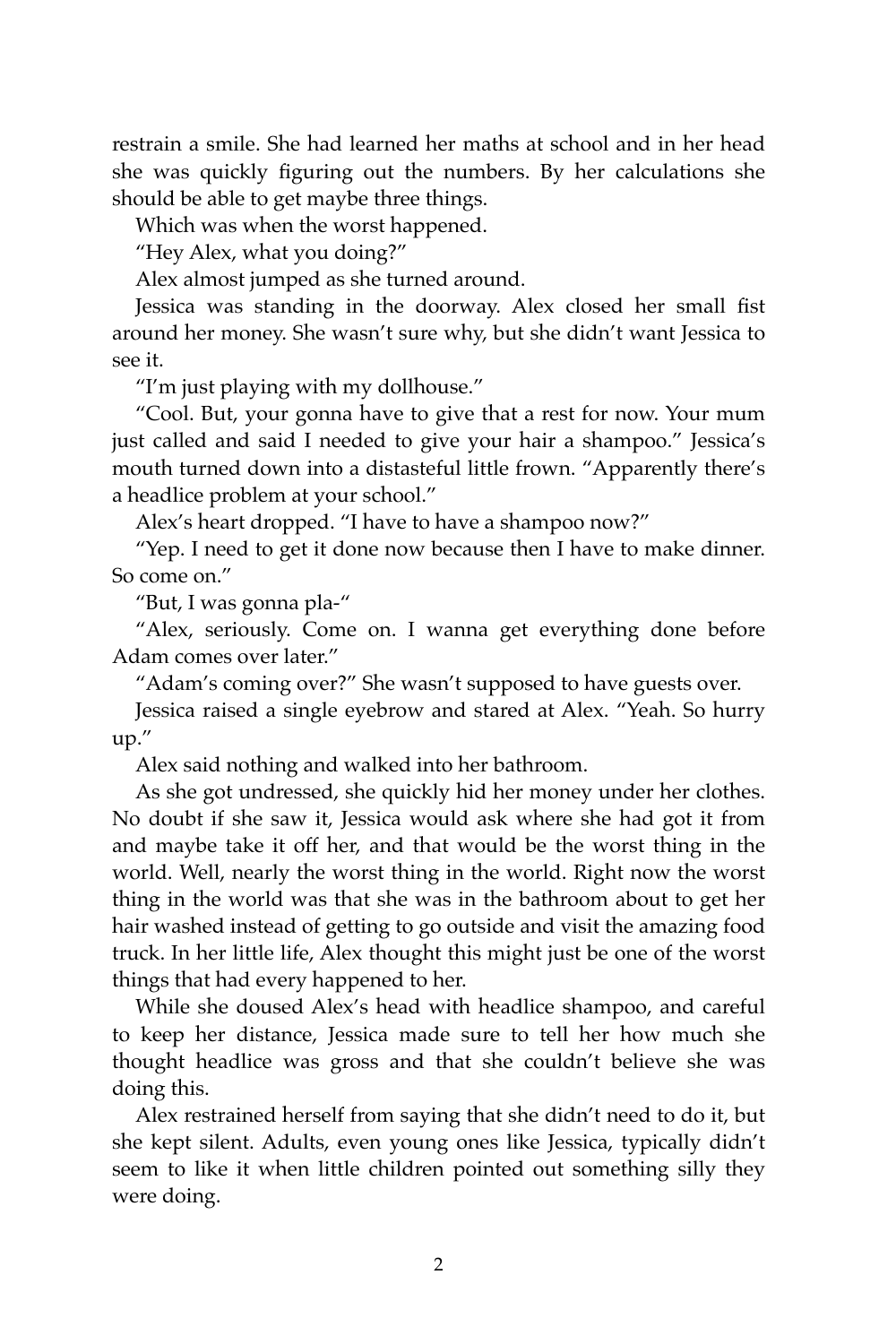The shampoo washing seemed to last forever. Jessica was not gentle, but at least she wasn't as rough as the previous nanny. Jessica at least did it so that the shampoo wasn't going in her eyes.

"All right kiddo, you sit there. We gotta let it sit for ten minutes. So, you just sit there and I'll be back."

Alex sat on the edge of the bath wrapped in a towel, her head covered in lice shampoo, and Jessica disappeared. A few seconds later she heard Jessica laughing and talking on her phone again.

Alex looked down at her clothes, peering through as though she could see the coins lying hidden beneath. Then the image of the food truck and the smiling owner popped into her head and she began to plan how, no matter how long this took, she was going to get out to the truck. It was naughty to think like this, and Alex felt a little twinge of guilt about planning to go outside when she shouldn't but Jessica wasn't being very nice today and the lady's smile in her head said everything was surely fine.

Alex sat there thinking like this for a while because Jessica took a lot longer than ten minutes to come back. Alex's skin had goose pimpled by the time she was really wanting to get back into her clothes.

She was just about to go looking for Jessica, when the nanny popped back in.

"All right then. Head down and close your eyes."

Jessica led to her to the shower and quickly washed the shampoo out. Then it was on to brushing. Which took even longer, all the while Alex was thinking how much time was passing and secretly praying that the food truck would still be there.

"Okay, all done. Get dressed and I'm gonna make a quick dinner. You come down when you're dressed. K?"

"Where having dinner now?" Alex's heart sank even further.

"I've already told you Alex. Seriously, I need to you to listen. Adam's coming over. Now hurry up."

Alex got dressed silently as Jessica rummaged around in the kitchen downstairs.

By now, she was starting to feel a little hopeless. Perhaps she would never get out of the house. Why of all the days, did Jessica need to not be watching TV today, like she did every other day. Alex almost felt like there was something trying to stop her from getting outside. But, that was silly.

Alex silently went downstairs and sat up at the kitchen bench.

She looked up at the clock. It was nearly six o'clock. She looked out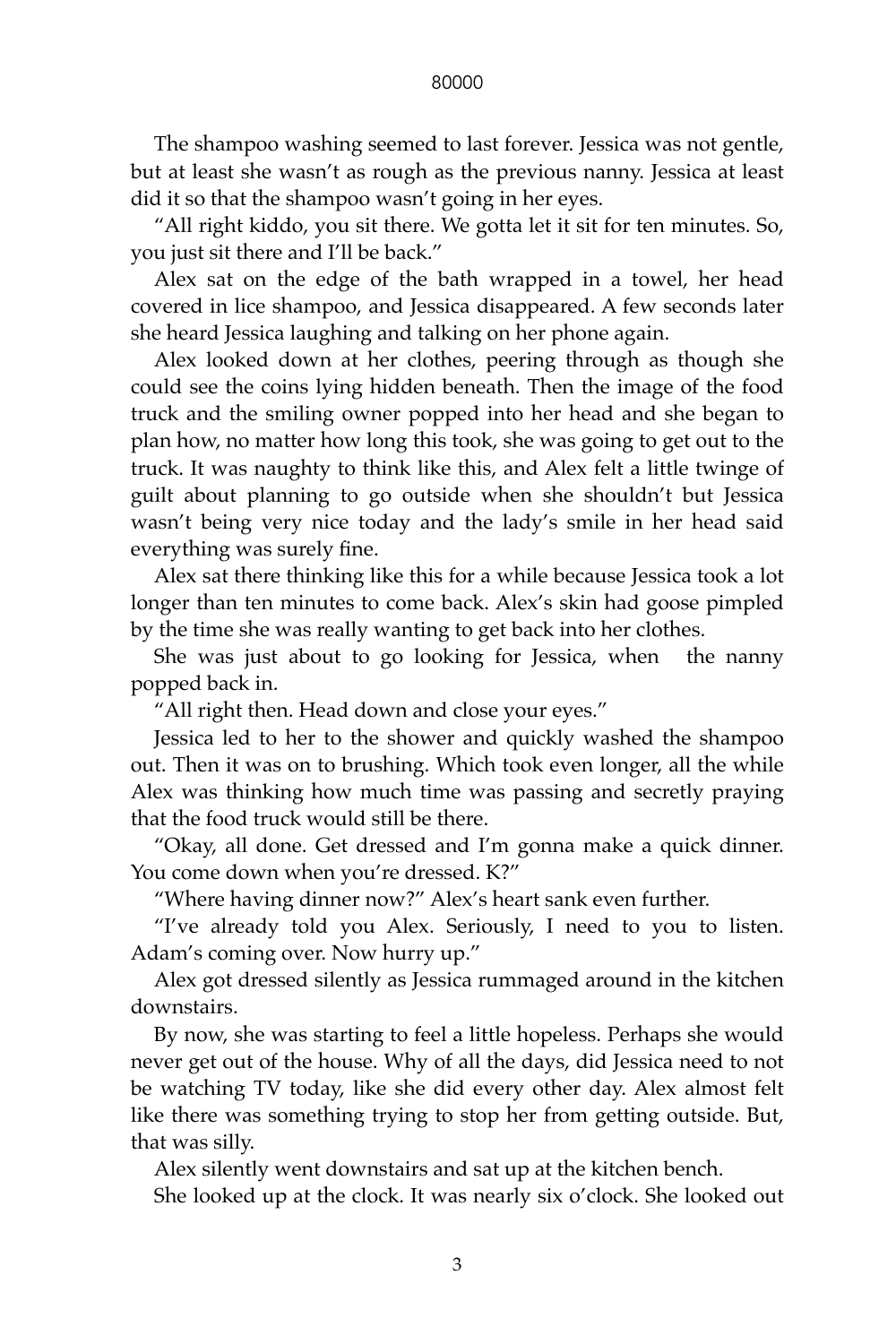the kitchen window and was sad to see that the sky had gone from blue to a darker purple and orange. Night was coming on.

"There you go. You eat that up, and then after dinner I'll set you up with a movie upstairs okay?"

Alex picked up the fork and put a limp forkful of microwaved noodles in her mouth.

" $Alex2"$ 

"Okay."

Jessica sighed and rolled her eyes. "Seriously. What's up with you today." She didn't wait for an answer and wandered into the living room.

Alex ate her noodles in silence and when she was finished she went up to the upstairs den where Jessica was flicking through Netflix.

"What do you want to watch?"

Alex shrugged. Outside the sky was getting a bit darker, the orange starting to fade out.

"How about Frozen? You like Frozen."

"Sure."

Jessica switched it on and walked to the door as the opening credits began.

"Now don't come downstairs okay? I'll be up at the end of the movie to put you to bed. Your parents will be home late again tonight."

Alex nodded and Jessica left.

It was while Princess Anna was singing that she heard the front door to her house open and Jessica gave a laugh. Then she heard a man's voice. Adam.

She knew she shouldn't but Alex crept to the top of the stairs to have a look. She'd heard so much about him that she wanted to see what he looked like. She kept herself hidden, because Jessica would be mad if she saw her.

The man looked like he was about Jessica's age. Tall. Wearing a black hoodie that had some band on it that looked a bit scary to Alex. He had blonde hair that was trimmed short on the sides and long down the back. Alex agreed that he didn't look so good with this haircut. Jessica gave him a big hug and then they kissed, which grossed Alex out so she crept back to her movie. Downstairs she heard laughing and then some music was turned on loud.

On the screen in front of her Elsa was busy singing alone, but Alex didn't pay much attention. Her mind had once more turned to the food truck and all the treats that she had dreamed about buying. But, she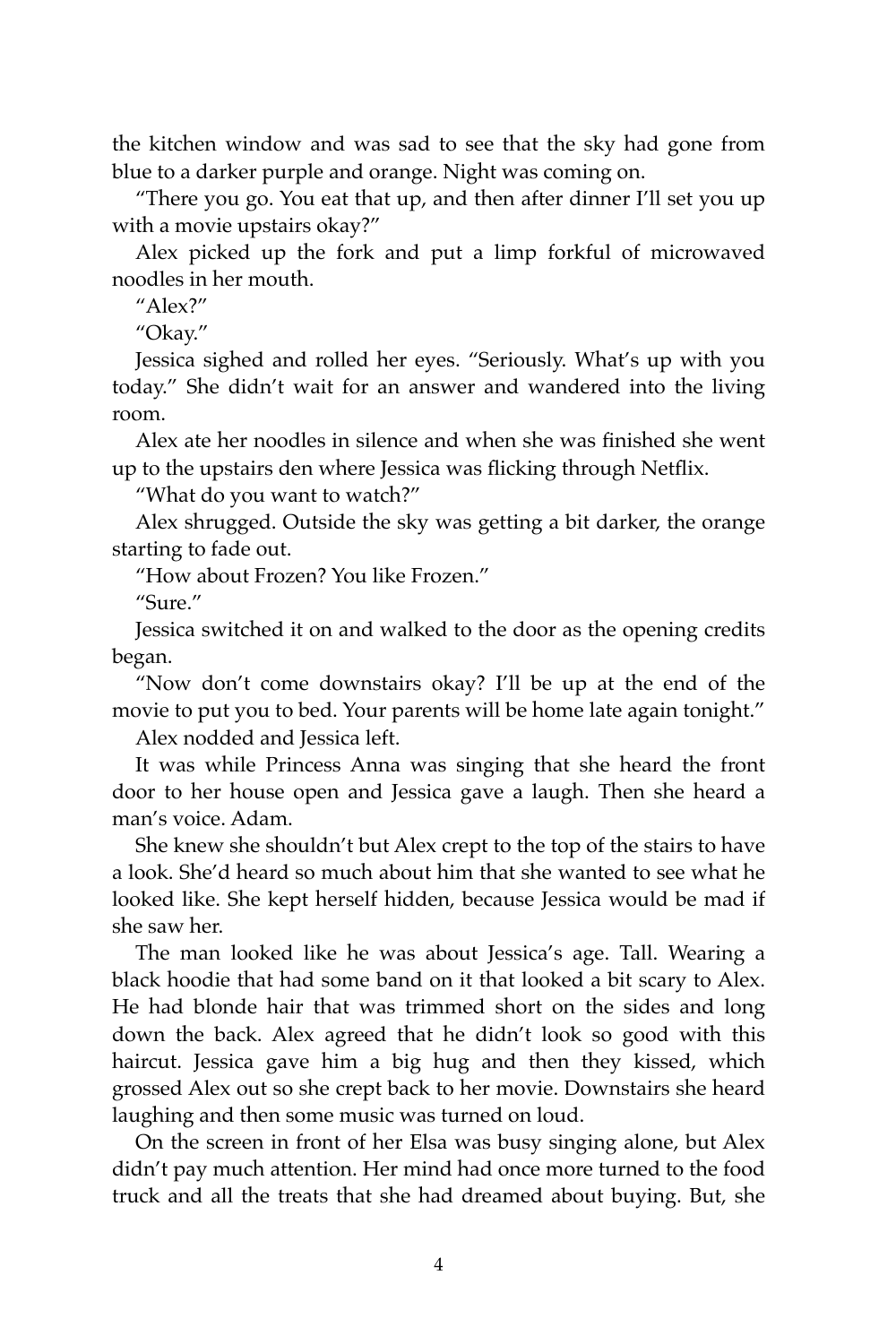knew she wouldn't be allowed out now. If she went downstairs and asked Jessica would get annoyed. Plus, it was getting late and there's no way Jessica would let her out now.

Alex quietly crept to her room, careful to not make any noise, not that anyone would have heard her over the music that was playing. She went to her small stash of money and held it in her fist as she looked out the window, hoping, praying that it was not gone.

She peered over the trees and to her great relief, she could still see the pink with some flashing lights. The truck was still there.

But, for how long? The sky was quickly getting dark, and this was about the time the lady yesterday had said that she was finished for the day. But, what if she wasn't there tomorrow. What if tomorrow she drove somewhere else to sell all her amazing treats. Alex knew that if she didn't get to the truck today, she would probably never see it again.

Squeezing that money in her hand, Alex made a decision.

The air was getting cooler, which made Alex glad she had brought her big woolly pink jersey. It kind of matched the food truck which made her happy. She had crept down the back stairs that lead into the kitchen so as to avoid Jessica and whatever she was doing with Adam in the living room. She knew she had to hurry so she could get back before the movie was over and Jessica came up to put her to bed which, by Alex's estimation, gave her about forty minutes. Plenty of time.

The park was empty now, and the streetlights were just starting to come on and Alex picked up her pace. She had never been out alone when it was starting to get dark and it kind of creeped her out, but this was smothered by the excitement of what she would buy.

Coming around the corner, Alex stopped in her tracks. The food truck was still there, which was great but the little window was closed.

*No!* Alex's heart hammered in her chest. She ran the rest of the way, across the road without even looking. But as fast as she ran, the window remained closed.

She looked down the road and could see a group of kids walking away with their parents, their hands holding ice-creams.

Alex felt like crying, but tried hard not to, wiping at her eyes and hoping that no one would see her. Girls her age were not supposed to cry. That's what her mum told her. But, she couldn't help herself. She wasn't sure that she had looked forward to something so much in her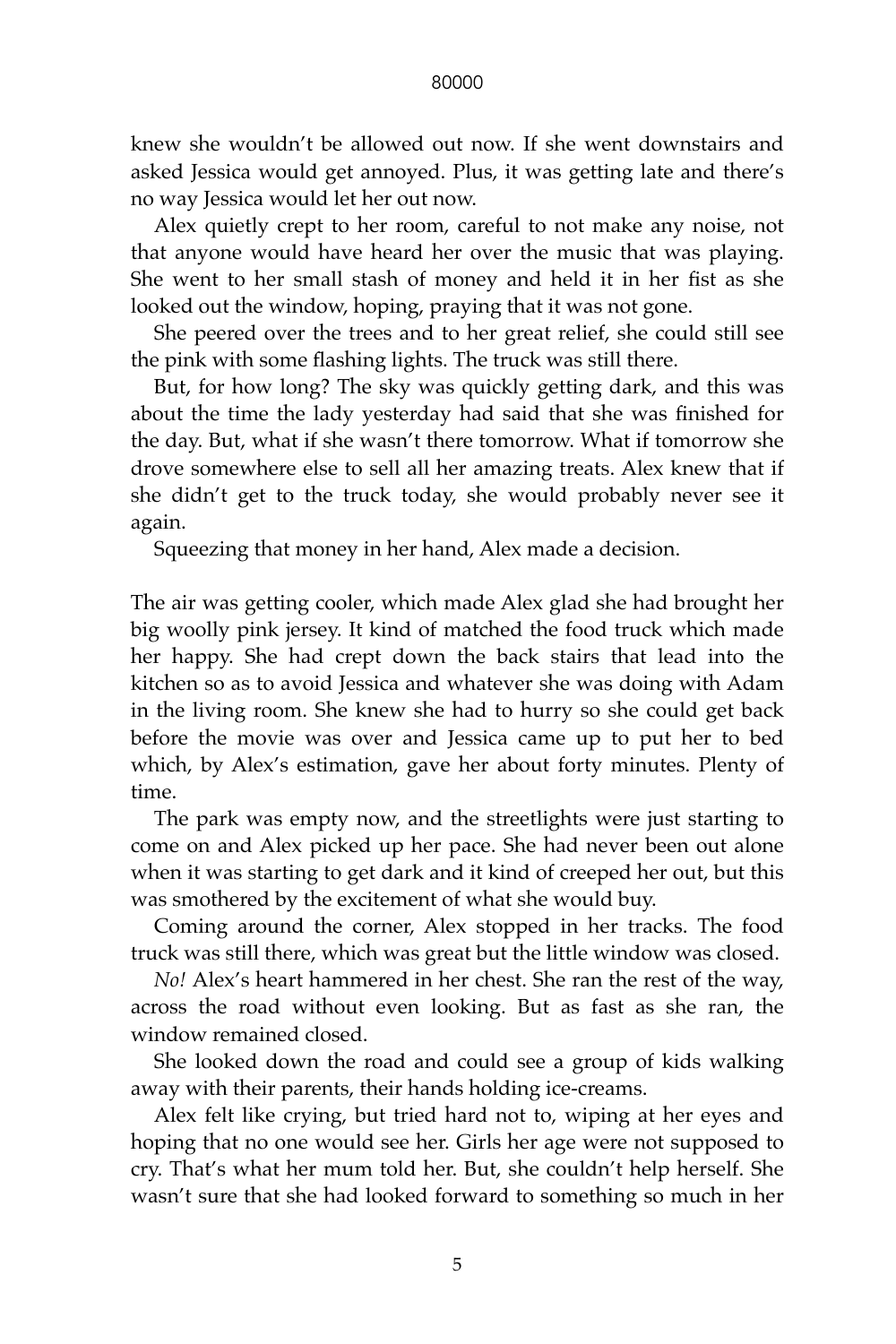life. And now it was closed.

Standing on tip-toes she tried to look in the little window, but she couldn't see much. It was a bit dark in there, and there was no movement.

Hopelessly Alex stepped away from the truck. She couldn't believe that she had missed it. She had to wipe her eyes more now, because the tears were coming faster and she couldn't get rid of them fast enough.

A cold wind blew down the street that somehow managed to get through her jersey and she shivered through her sniffles.

Alex thought that might be the worst day of her life. Even worse than when their old dog Rufus had died, which was strange because she had loved Rufus more than anything in the world. But, those icecreams and cakes had just looked amazing and even now she could almost taste them on her tongue.

With the hopelessness that only a child could feel, Alex turned away from the truck and went to walk back home.

"I was wondering if you would come."

Alex stopped and turned.

There, leaning against the side of the truck, was the old lady from inside the truck. She was wearing a bright red dress and a scarf over her shoulders all shades of different colours, and a smile that started making Alex feel all better again.

"I had almost given up hope, but I told myself you'd be here, and here you are." The woman had a twinkle in her eye that made Alex forget all about her tears.

"You knew I was coming?"

"Of course. I could tell the first time I saw you that you would be back. And, I was right."

"I just wanted to buy something. I have some money." Alex held out her hand to show her few dollars.

The woman just smiled. "Well that's perfect then. I've got something for you too, something special I prepared just for you."

"Me? Really?"

The old lady nodded. "So, where are your parents then, my dear? It's a bit late for a wee thing like yourself to be out on your own eh?"

Alex was about to lie and say that they were just walking a bit slow, but something in the old lady's face told her that she would know if she was lying. "They're working. They'll be home a bit later."

"An older brother or sister perhaps?"

Alex shook her head, wondering if she was going to get in trouble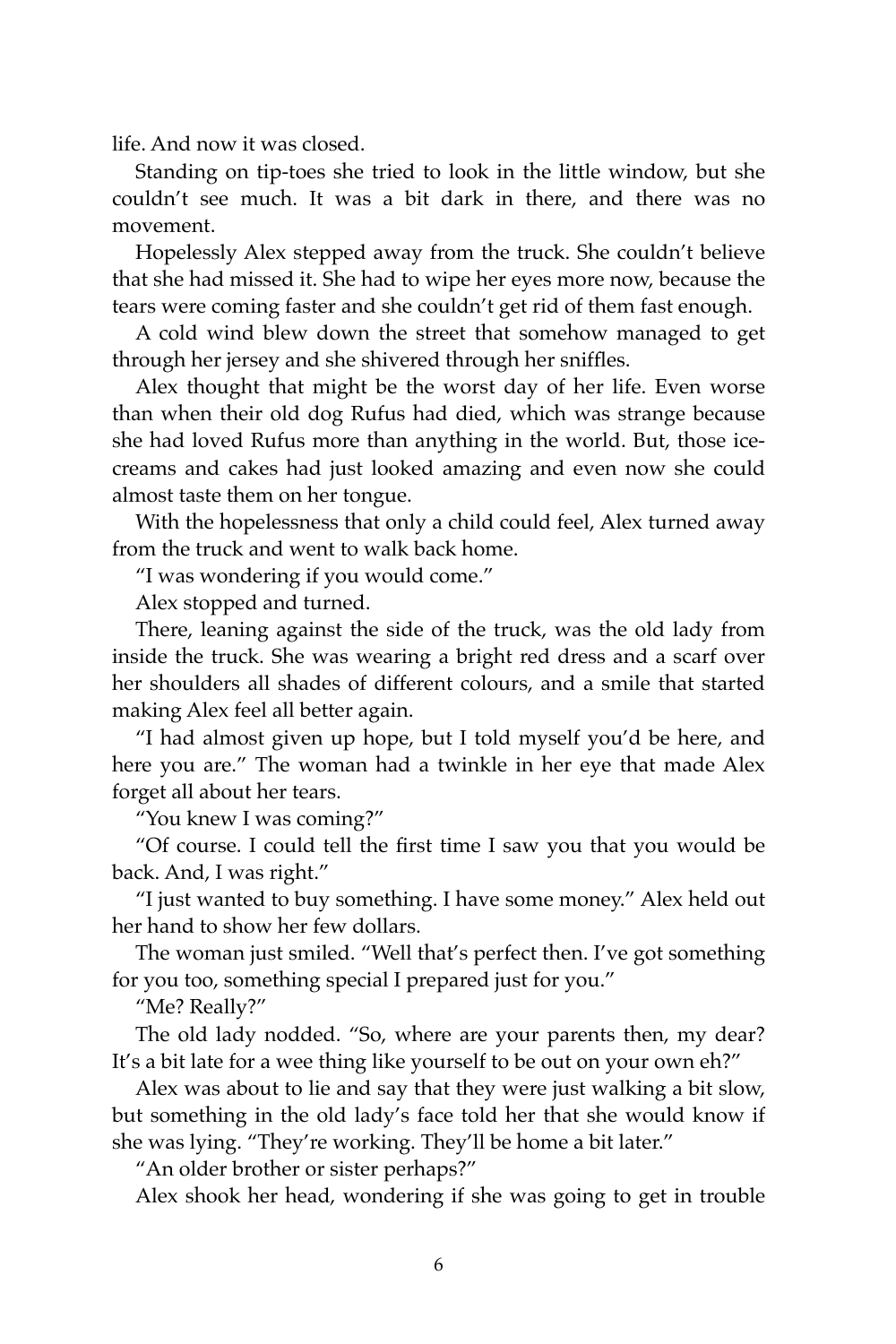for being out here alone.

But, the old lady just smiled, gave a curious look up and down the street, and beckoned her to follow her around the other side of the truck.

"Well, this will be our little secret then won't it."

Alex followed her around the back where there was a little door. The old woman stood at the bottom of a little set of steps and was holding it open for Alex.

"Come on my dear, you're going to be very happy when you see what I've made just for you."

Alex felt her stomach growling. "Is it a pirate ship. I really wanted one of those."

"Oh, my dear. It's much much better than that. You'll see."

Excitedly Alex placed her foot on the bottom step and began to enter the truck.

It was at that moment that something inside her began to worry. It was the same thing that had warned her about a truck that was coming one day when she was about to cross the road. A little voice at the back of her head that had told her to stop and look. She had, and and seen a truck hidden by some cars that sped right past her. If she had stepped out she would have been hit.

Well, as she took another step up into the old lady's food truck with it's world of sugary delights, that little voice in the back of her brain spoke out again with one word.

*Run.*

Then the most awful smell of all things rotten and sick hit her nostrils.

But, by now it was too late, and Alex felt the old lady's firm hand on her shoulder pushing her into the truck which was surprisingly dark for somewhere that was half windows, and the door was shut behind her.

And the old lady spoke, now with a markedly different voice that made the hairs on Alex's arms stand up.

"Come on then dearie, let me show you what I have just for you."

Not long later, the truck eased away from the curb. Its twinkling lights were off now, and in the fading light of the day what had once been a brightly coloured festival of colour and enticement now became remarkeably unnoticeable. Its bright pinks no longer pulled at the eye and, in fact, seemed to want to be ignored.